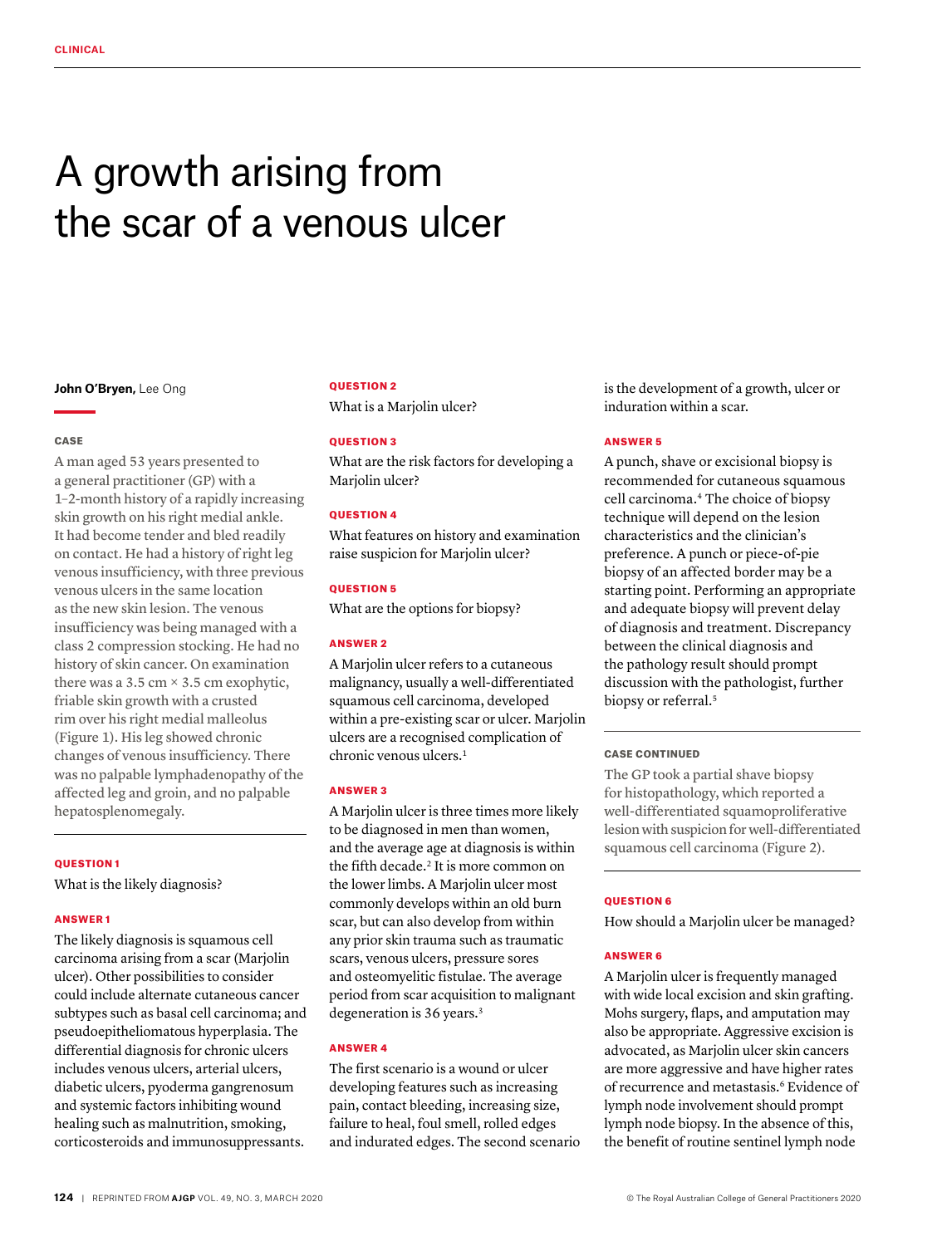biopsy for high-risk cutaneous squamous cell carcinoma is to be determined.7 Close monitoring is recommended, but a consensus has not been reached regarding specific follow-up after treatment of Marjolin ulcers. Similarly, there is no guideline for monitoring after treatment of non-melanoma skin cancer.8

#### CASE CONTINUED

The patient was referred to a general surgeon, who performed a wide local excision and a split skin graft (Figure 3). The complete excision specimen confirmed a well-differentiated squamous cell carcinoma invading to the deep reticular dermis. Margins were clear, and there was no perineural or lymphovascular infiltration.

The patient had an uncomplicated recovery and underwent monitoring for local and regional recurrence. The patient was advised to have a three-monthly

clinical examination for the first year, a six-monthly examination for the second and third years, and annually thereafter.

# **Key points**

- **•** A Marjolin ulcer should be considered when a patient presents with ulcers with suspicious features, or a growth or ulcer within a scar.
- **•** Discrepancy between the clinical diagnosis and the pathology result should prompt discussion with the pathologist, further biopsy or referral.
- **•** Marjolin ulcers require monitoring for recurrence and metastasis.

#### **Authors**

John O'Bryen BSc, MBBS, FRACGP, General Practitioner, Qld. john.obryen@uqconnect.edu.au Lee Ong MBBS, FRACS, Oncoplastic Breast and General Surgeon, Qld Competing interests: None. Funding: None.

Provenance and peer review: Not commissioned, externally peer reviewed.

#### **Acknowledgements**

Dr Aliki Andreou, Anatomical Pathologist, Sullivan Nicolaides Pathology, Toowoomba, provided the micrograph and commentary.

#### **References**

- 1. Reich-Schupke S, Doerler M, Wollina U, et al. Squamous cell carcinomas in chronic venous leg ulcers. Data of the German Marjolin Registry and review. J Dtsch Dermatol Ges 2015;13(10):1006–13. doi: 10.1111/ddg.12649.
- 2. Pekarek B, Buck S, Osher L. A comprehensive review on Marjolin's ulcers: Diagnosis and treatment. J Am Col Certif Wound Spec 2011 Sep;3(3):60–64. doi: 10.1016/j.jcws.2012.04.001.
- 3. Ochenduszkiewicz U, Matkowski R, Szynglarewicz B, Kornafel J. Marjolin's ulcer: Malignant neoplasm arising in scars. Rep Pract Oncol Radiother 2006;13(3):135–38. doi: 10.1016/ S1507-1367(06)71058-6.
- 4. Kim JYS, Kozlow JH, Mittal B, Moyer J, Olenecki T, Rodgers P. Guidelines of care for the management of cutaneous squamous cell carcinoma. J Am Acad Dermatol 2018;78(3):560–78. doi: 10.1016/j. jaad.2017.10.007.
- 5. Stevenson P, Rodins K. Improving diagnostic accuracy of skin biopsies. Aust J Gen Pract 2018;47(4):216–20.



**Figure 1.** The skin growth



**Figure 3.** Four months after the wide local excision and split skin graft



**Figure 2.** Superficial tissue fragments show a well-differentiated squamoproliferative lesion, suspicious for well-differentiated squamous cell carcinoma, arising within a background of severely solar-damaged skin with vascular changes associated with venous eczema. The lesion, as seen on this micrograph, shows mild cytological atypia, focal acantholysis and disruption of the basement membrane. Irregular, sharp-edged tongues of epithelium extend through the superficial dermis, together with small irregular nests of squamous epithelium. The latter occasionally display paradoxical maturation and keratinisation.